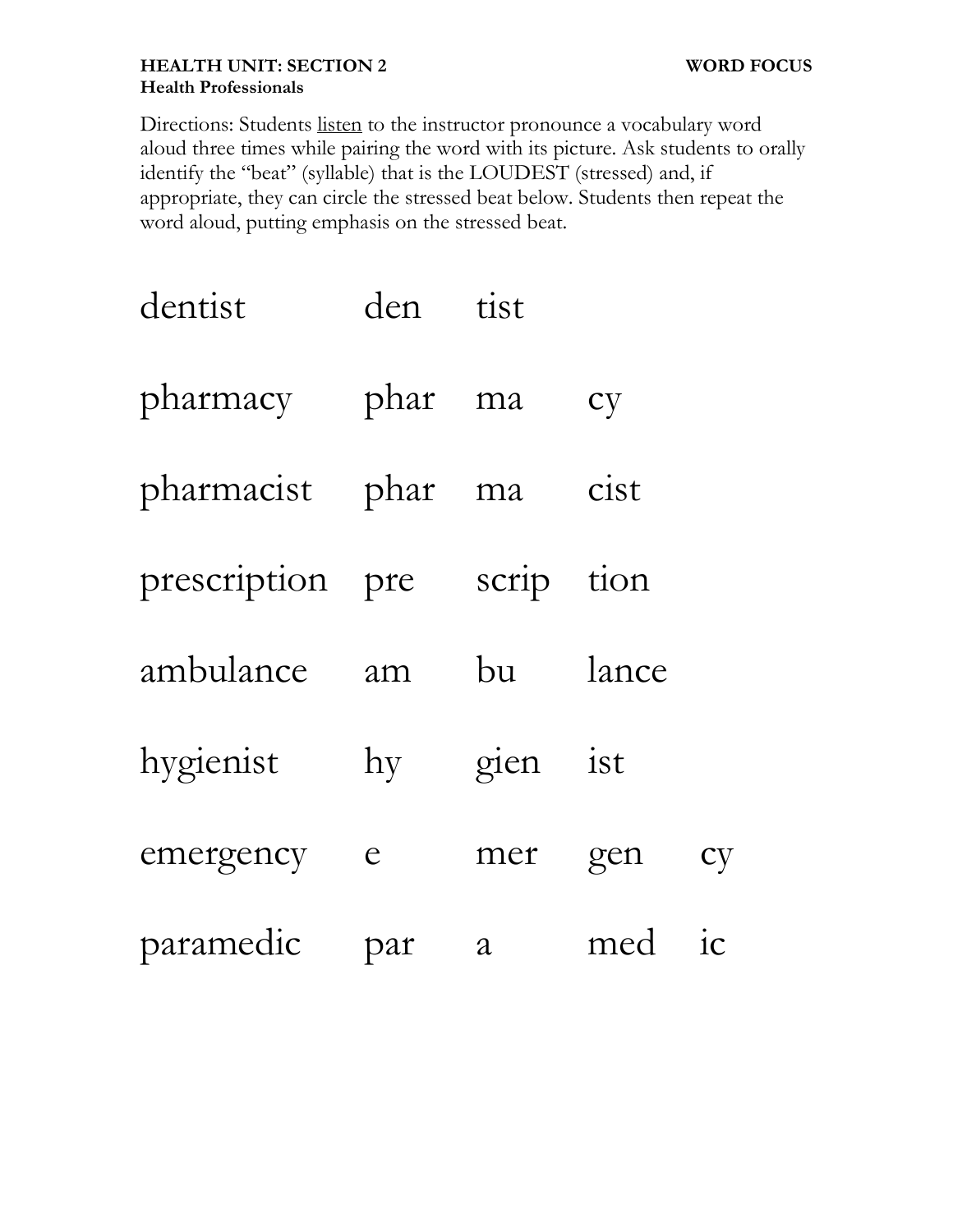Directions: Students <u>listen</u> to the instructor say a sentence aloud in a natural voice and see if they can recognize a vocabulary word (from the previous list) in the sentence. Do the exercise orally first, then, if appropriate, ask students to circle the vocabulary word in the printed text below. Students repeat each vocabulary word aloud and point to its picture.

When was the last time you saw a dentist?

Excuse me. Where is the pharmacy?

The pharmacist will be with you in a minute.

This prescription can be refilled one more time.

If you see an ambulance with its lights flashing, pull over to the right to let it go by.

Your appointment with Liz, our hygienist, is at two o'clock.

If there is an emergency, call 911 for help.

My brother is studying to be a paramedic.